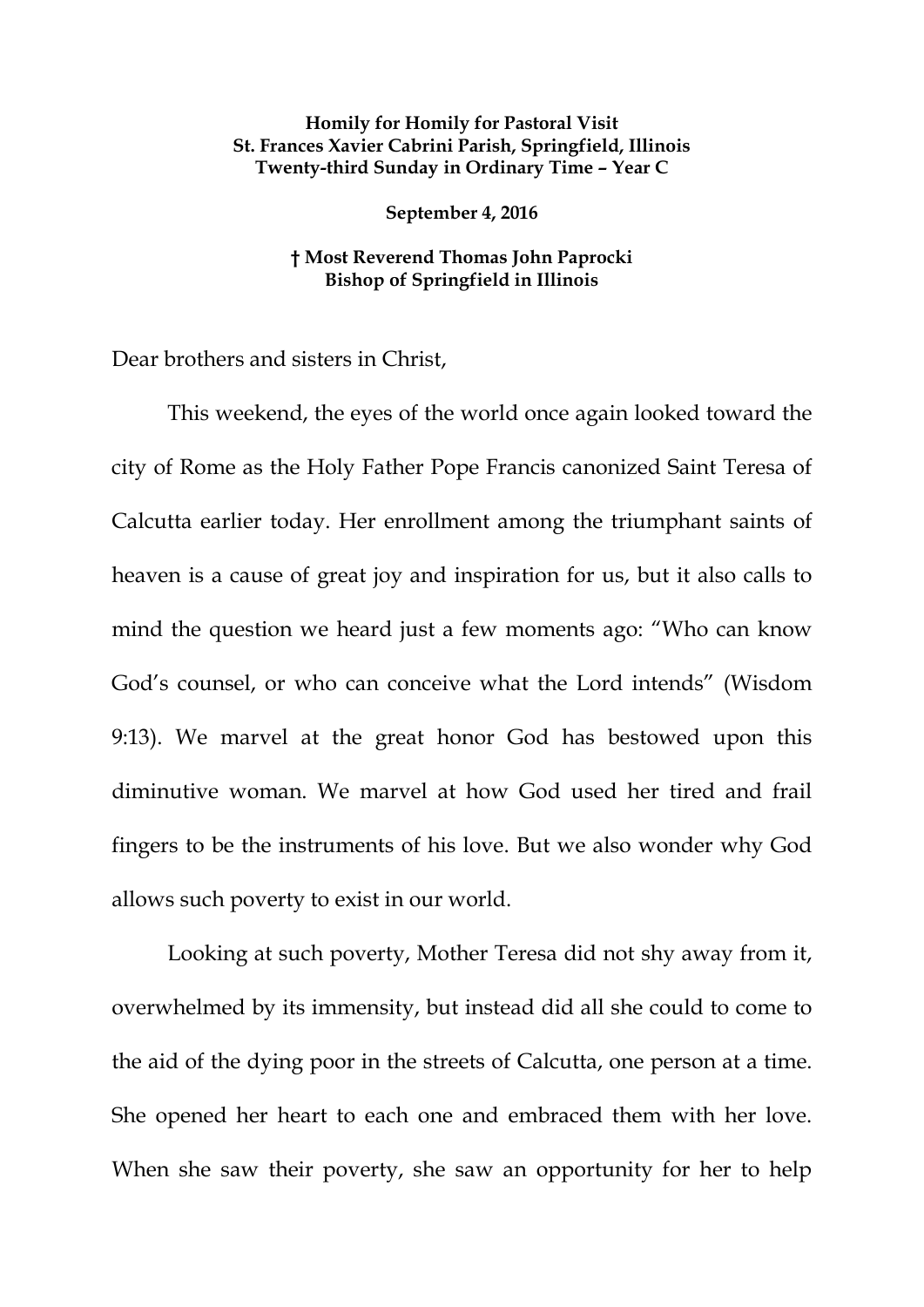them grow in faith, hope, and love, and for them to help her grow in holiness by giving and receiving the love of Jesus.

Having lived a life of such heroic and generous love, Mother Teresa approached Jesus at the end of her earthly life carrying her cross and the crosses of countless others. Now she shines as one of the great lights illuminating the path of holiness for us so that we might be with Jesus forever. Her canonization is an inspiration, but also a challenge for us: will we follow her example?

To be a saint means to live a life of holiness. We grow in holiness by following Jesus as His disciples. In today's Gospel passage from Saint Luke, Jesus tells us that discipleship demands single-minded loyalty. It demands total and complete focus on the kingdom of God. Absolute loyalty to Jesus and His mission is required of every disciple. It even surpasses the loyalty demanded by one's family. Every disciple of Jesus must be prepared to endure suffering. Jesus says we must carry our own crosses. Being a follower of Jesus requires the willingness to suffer what He suffered. Discipleship also means that everything—including possessions—must take second place to the kingdom of God.

<span id="page-1-0"></span>Closely related, then, to the notion of discipleship is the concept of stewardship. In the First Letter of St. Peter, he writes of stewardship in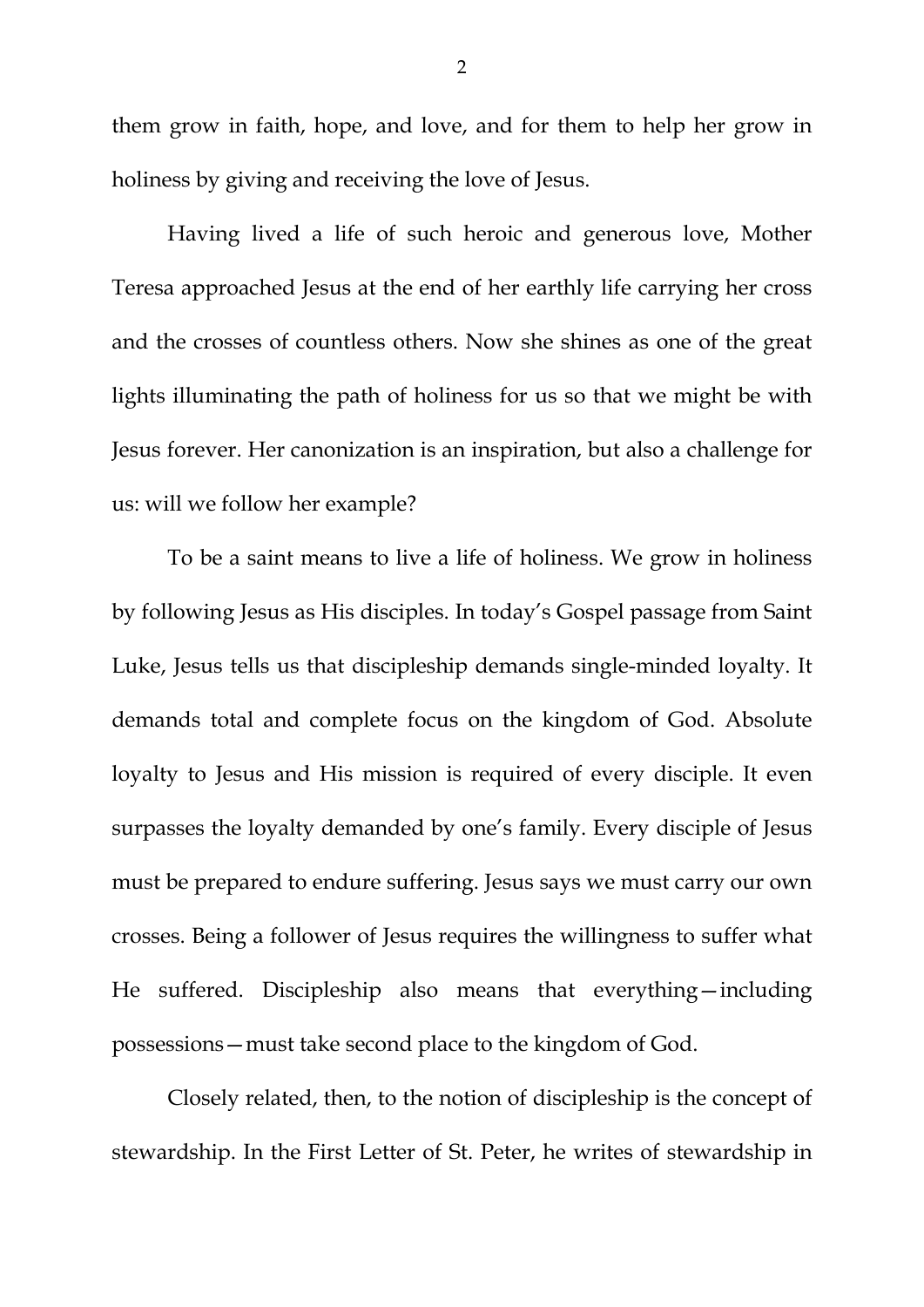these words: "As each one has received a gift, use it to serve one another as good stewards of God's varied grace" (1 Peter 4:10).

Last September, I published my second pastoral letter, called, *Ars Crescendi in Dei Gratia*, Latin for, "The Art of Growing in God's Grace." In it, I wrote, "The art of growing in God's grace is the key to growth in the Church. Building a culture of growth in the Church starts with inviting people to experience the love of Jesus Christ."

Over the past couple of years leading up to the publication of my pastoral letter last Fall, I have given much thought to how it is that we can begin a process of strategic planning for growth in the Church here in our diocese. The growth envisioned is far more than just a quantitative increase in the number of people or the amount of money available to our parishes and the diocese. It is also essential to ensure that we give significant attention to the qualitative growth that will guarantee sustainability for generations that follow.

In my pastoral letter, I said that we must do four things to build a vibrant community of saints:

1. Invite people to join us in prayer, especially Sunday Mass (hospitality);

3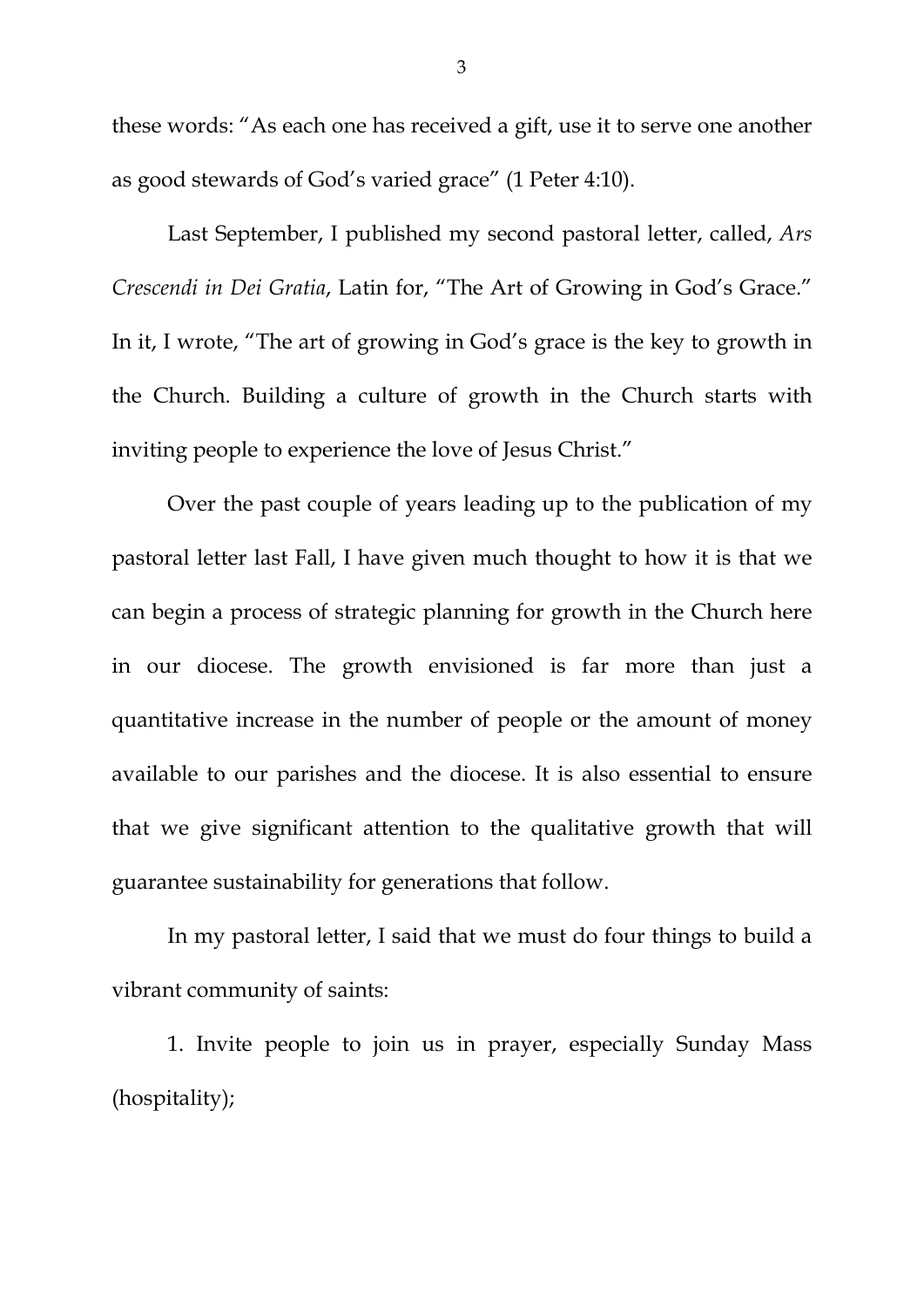2. Study the Bible and learn more about Jesus and our Catholic faith (formation);

3. Provide the sacraments as signs of hope and paths of grace to heaven (prayer); and

4. Serve those in need by practicing charity and justice (service).

The verbs in these four action items correspond to the four pillars of stewardship and discipleship that we have begun talking about in our diocese: hospitality, formation, prayer and service. We can all communicate more broadly the message of invitation.

Through prayer, discernment, and consultation with others, it has become evident that the Lord is inviting us to embrace more fully our call to discipleship out of which necessarily follows a life of stewardship.[1](#page-1-0)

Stewardship recognizes that everything we have comes from God. We are stewards whether we recognize it or not and whether we like it or not. Stewardship from God's perspective is that He has given us gifts to be used not just selfishly for ourselves, but to be shared with others. Becoming a disciple means making an intentional decision to accept the Lord's call to follow Him and live the discipleship and stewardship way of life.